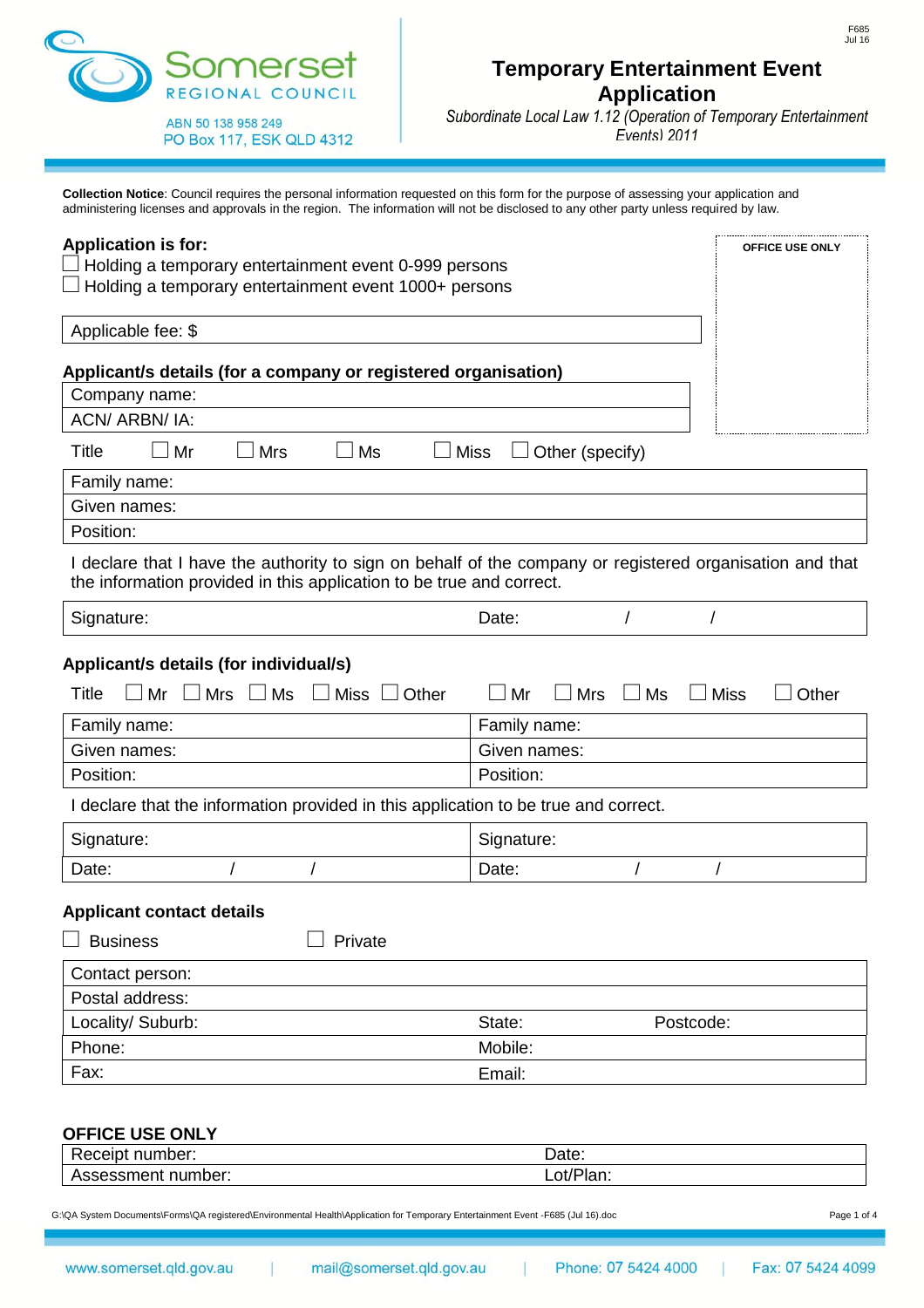

*Subordinate Local Law 1.12 (Operation of Temporary Entertainment Events) 2011*

| Temporary entertainment event details                                                                                                                                                  |       |                          |            |                            |
|----------------------------------------------------------------------------------------------------------------------------------------------------------------------------------------|-------|--------------------------|------------|----------------------------|
| Statement of the nature of entertainment (e.g. markets, festival, sporting competition or event, etc.):                                                                                |       |                          |            |                            |
|                                                                                                                                                                                        |       |                          |            |                            |
|                                                                                                                                                                                        |       |                          |            |                            |
|                                                                                                                                                                                        |       |                          |            |                            |
|                                                                                                                                                                                        |       |                          |            |                            |
| Street address:                                                                                                                                                                        |       |                          |            |                            |
|                                                                                                                                                                                        |       |                          |            |                            |
| Locality/ Suburb:                                                                                                                                                                      |       | State:                   | Postcode:  |                            |
| Property Lot and Plan:                                                                                                                                                                 |       |                          |            |                            |
| Proposed date/s (please ensure all dates are covered within the period of your public liability insurance):                                                                            |       |                          |            |                            |
|                                                                                                                                                                                        |       |                          |            |                            |
| Start time of activity:                                                                                                                                                                | am/pm | Finish time of activity: |            | am/pm                      |
| Expected attendance rate of event:                                                                                                                                                     |       |                          |            |                            |
| Advertising signs details (e.g. size, location and method of installation):                                                                                                            |       |                          |            |                            |
|                                                                                                                                                                                        |       |                          |            |                            |
| Onsite waste disposal methods and facilities details (please identify in your entertainment event plan):                                                                               |       |                          |            |                            |
|                                                                                                                                                                                        |       |                          |            |                            |
|                                                                                                                                                                                        |       |                          |            |                            |
| Ownership of the relevant land<br>Is the applicant or Council the owner of the place?                                                                                                  |       | Yes                      |            | No (please complete below) |
|                                                                                                                                                                                        |       |                          |            |                            |
| Owner name:                                                                                                                                                                            |       |                          |            |                            |
| I hereby consent to the applicant as described on page 1 of this application form to apply for<br>approval to operate a temporary entertainment event at the above mentioned property. |       |                          |            |                            |
| Signature:                                                                                                                                                                             |       | Date:                    | $\sqrt{2}$ |                            |
|                                                                                                                                                                                        |       |                          |            |                            |
| <b>Public Liability Insurance</b>                                                                                                                                                      |       |                          |            |                            |

Please attach a copy of your Broadform Public Liability Insurance Certificate of Currency. The sum insured is to be a minimum of \$10 million and must note the interests of Somerset Regional Council. Note: Applications submitted without their Broadform Public Liability Insurance Certificate of Currency will not processed until it has been received.

#### **Amendments** (if applicable)

Provide details of proposed amendments and plans (if required)

G:\QA System Documents\Forms\QA registered\Environmental Health\Application for Temporary Entertainment Event -F685 (Jul 16).doc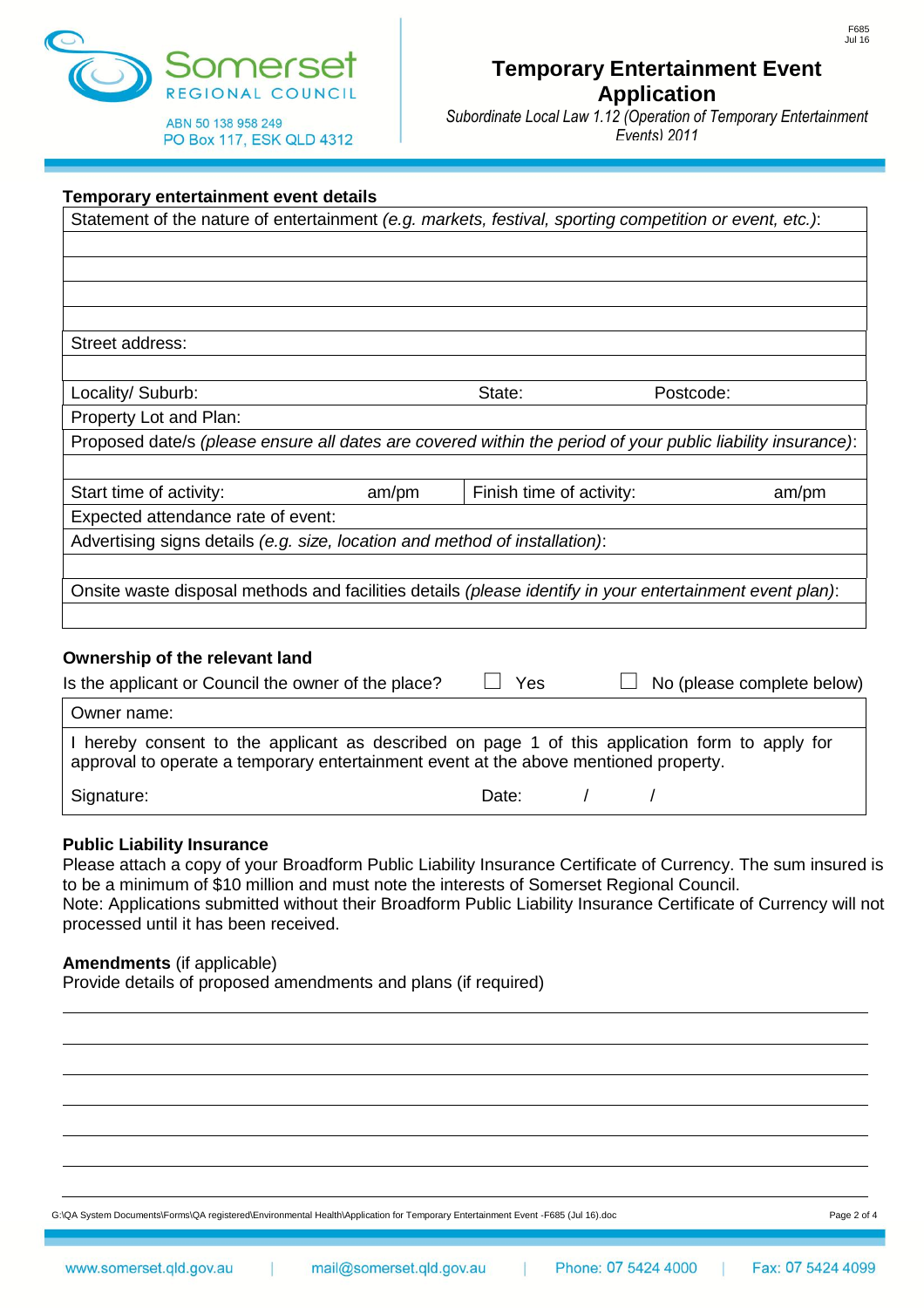

*Subordinate Local Law 1.12 (Operation of Temporary Entertainment Events) 2011*

#### **Attachments for applications**

| <b>Item</b>                                                                                                                                                                                                                                                                                                                                                                                                                                                                                                                | <b>Yes</b> | <b>No</b> | N/A |
|----------------------------------------------------------------------------------------------------------------------------------------------------------------------------------------------------------------------------------------------------------------------------------------------------------------------------------------------------------------------------------------------------------------------------------------------------------------------------------------------------------------------------|------------|-----------|-----|
| 1. Broadform Public Liability insurance certificate of currency with a<br>minimum cover of \$10 million and notes the interests of Somerset<br>Regional Council.                                                                                                                                                                                                                                                                                                                                                           |            |           |     |
| 2. One copy of the plan of the property or venue used for the temporary<br>entertainment event which details;                                                                                                                                                                                                                                                                                                                                                                                                              |            |           |     |
| The boundaries of the place, the water supply system for the place, the<br>position of waste containers at the place, advertising devices proposed<br>for installation or display about the temporary entertainment event, the<br>sewerage system for the place which includes the position of each<br>sanitary convenience place, details and drawings of buildings and<br>structural elements of the place, and the nature of each installation at the<br>place which is to be used for the preparation or sale of food. |            |           |     |
| 3. A detailed statement of the nature of the entertainment to be provided at<br>the place of the temporary entertainment event and opening hours for<br>the public.                                                                                                                                                                                                                                                                                                                                                        |            |           |     |
| 4. Written consent of the property owner for the place of the temporary<br>entertainment event (if applicable).                                                                                                                                                                                                                                                                                                                                                                                                            |            |           |     |
| 5. One copy of your temporary entertainment event management plan.                                                                                                                                                                                                                                                                                                                                                                                                                                                         |            |           |     |
| 6. A list with; the name, street address, telephone number, facsimile<br>number, and email address, of each person or business who will operate<br>at the temporary entertainment event.                                                                                                                                                                                                                                                                                                                                   |            |           |     |
| 7. Other relevant supporting information (letters of support, police approval,<br>$etc.$ ).                                                                                                                                                                                                                                                                                                                                                                                                                                |            |           |     |
| 8. Details of how you will address the additional assessment criteria listed<br>in subordinate local law (attached).                                                                                                                                                                                                                                                                                                                                                                                                       |            |           |     |

F685 Jul 16

G:\QA System Documents\Forms\QA registered\Environmental Health\Application for Temporary Entertainment Event -F685 (Jul 16).doc<br>
Rage 3 of 4